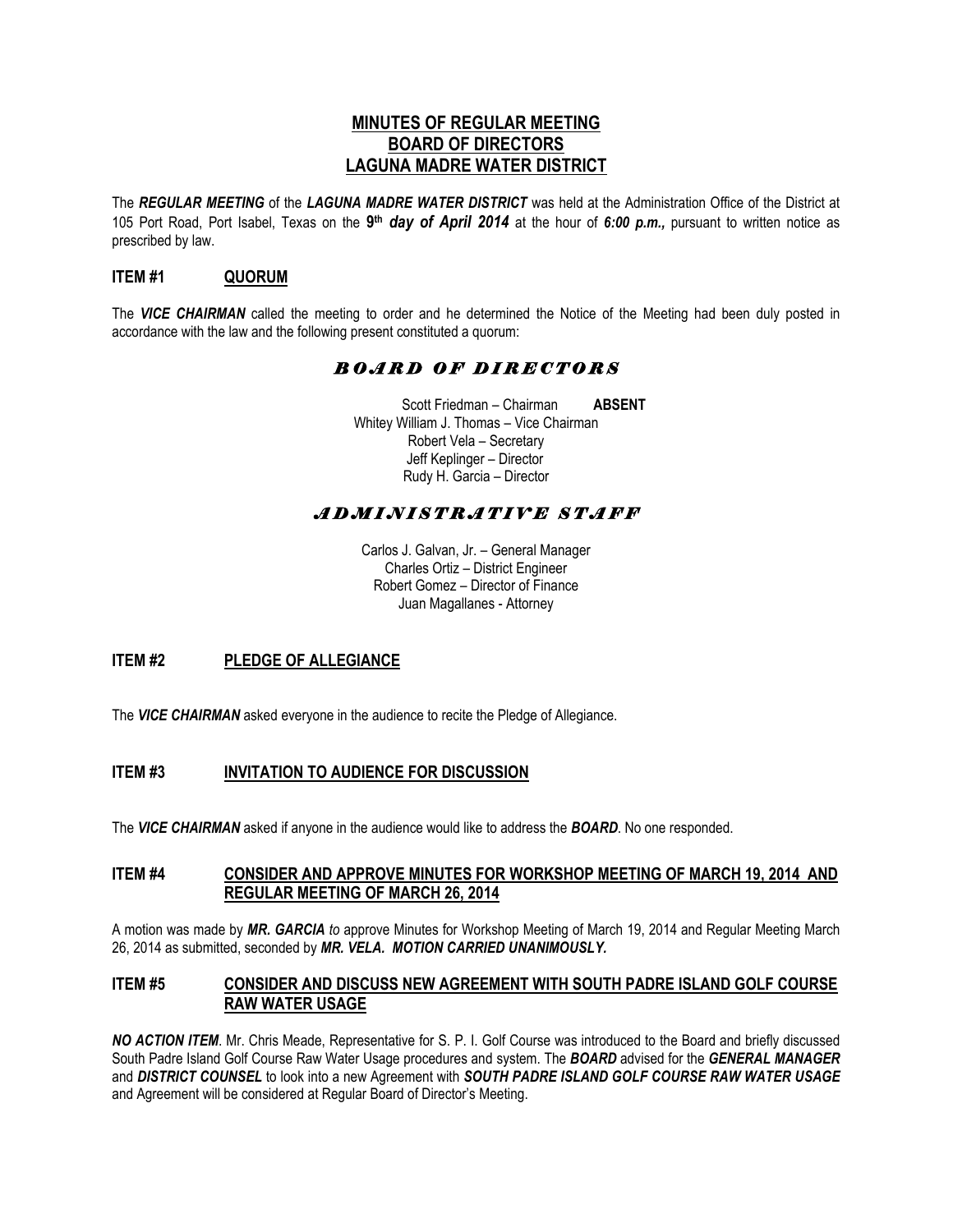# **ITEM #6 CONSIDER AND APPROVE AN OFFICIAL RESOLUTION TO COMMIT LAGUNA MADRE WATER DISTRICT TO THE FINANCIAL AND LEGAL OBLIGATION ASSOCIATED WITH RECEIPT OF FEDERAL FINANCIAL ASSISTANCE FOR THE PORT ISABEL WATER RECLAMATION FACILITY**

A motion was made by *MR. GARCIA* to approve Resolution No. 105-04-14 agreeing to certain requirements of a Watersmart Funding opportunity for development of a Feasibility Study under the title XVI Water Reclamation and reuse Program for Fiscal Year 2014 for a proposed Port Isabel Water Reclamation Facility, seconded by *MR. KEPLINGER. MOTION CARRIED UNANIMOUSLY.* 

## **ITEM #7 CONSIDER AND APPROVE INVESTMENT REPORT FOR THE QUARTER ENDING MARCH 31, 2014**

A motion was made by *MR. KEPLINGER to* approve Investment Report for the Quarter ending March 31, 2014, seconded by *MR. VELA. MOTION CARRIED UNANIMOUSLY.*

## **ITEM #8 CONSIDER AND APPROVE DISBURSEMENTS**

A motion was made by *MR. GARCIA to* approve Disbursements as submitted, seconded by *MR. KEPLINGER. MOTION CARRIED UNANIMOUSLY.*

# **ITEM # 9 GENERAL MANAGER'S REPORT**

# **A. SALINITY TEST INFORMATION LAGUNA VISTA AREA**

*MR. GALVAN* reported on Test for Salinity done in Laguna Vista area.

#### **ITEM #10 DISTRICT ENGINEER'S REPORT**

- **A. WATER SUPPLY NEEDS AND ALTERNATIVES**
- **B. WATER PLANT NO. 2 MICROFILTRATION IMPROVEMENTS**
- **C. PORT ISABEL WASTEWATER TREATMENT PLANT DISCHARGE PERMIT REQUIREMENTS**

*MR.* **ORTIZ** gave a brief update and discussed the project schedule for: Water Supply needs and Alternatives; Water Plant NO. 2 Microfiltration Improvements; and Port Isabel Wastewater Treatment Plant Discharge Permit Requirements

# **ITEM #12 FINANCE DIRECTOR'S REPORT**

# **A. TRAINING**

- **TML WEBINAR ON "OUTDOOR SAFETY ISSUES"**
	- **TWO DAY WORKSHOP ON "HR ESSENTIAL MANAGEMENT"**
	- **"PUBLIC FUNDS INVESTMENT TRAINING"**
	- **TYLER TECHNOLOGY "INCODE CONFERENCE"**
- **B. BOARD ELECTIONS – RECOMMENDATION BY ADMINISTRATION THAT THE ELECTION BE CONDUCTED BY THE COUNTY**

**MR. GOMEZ** reported Training for: TML Webinar on "Outdoor Safety Issues" was sometime last week for about 12 people; a Two Day Workshop on "HR Essential Management", HR clerk and Belen Pena will be attending; "Public Funds Investment